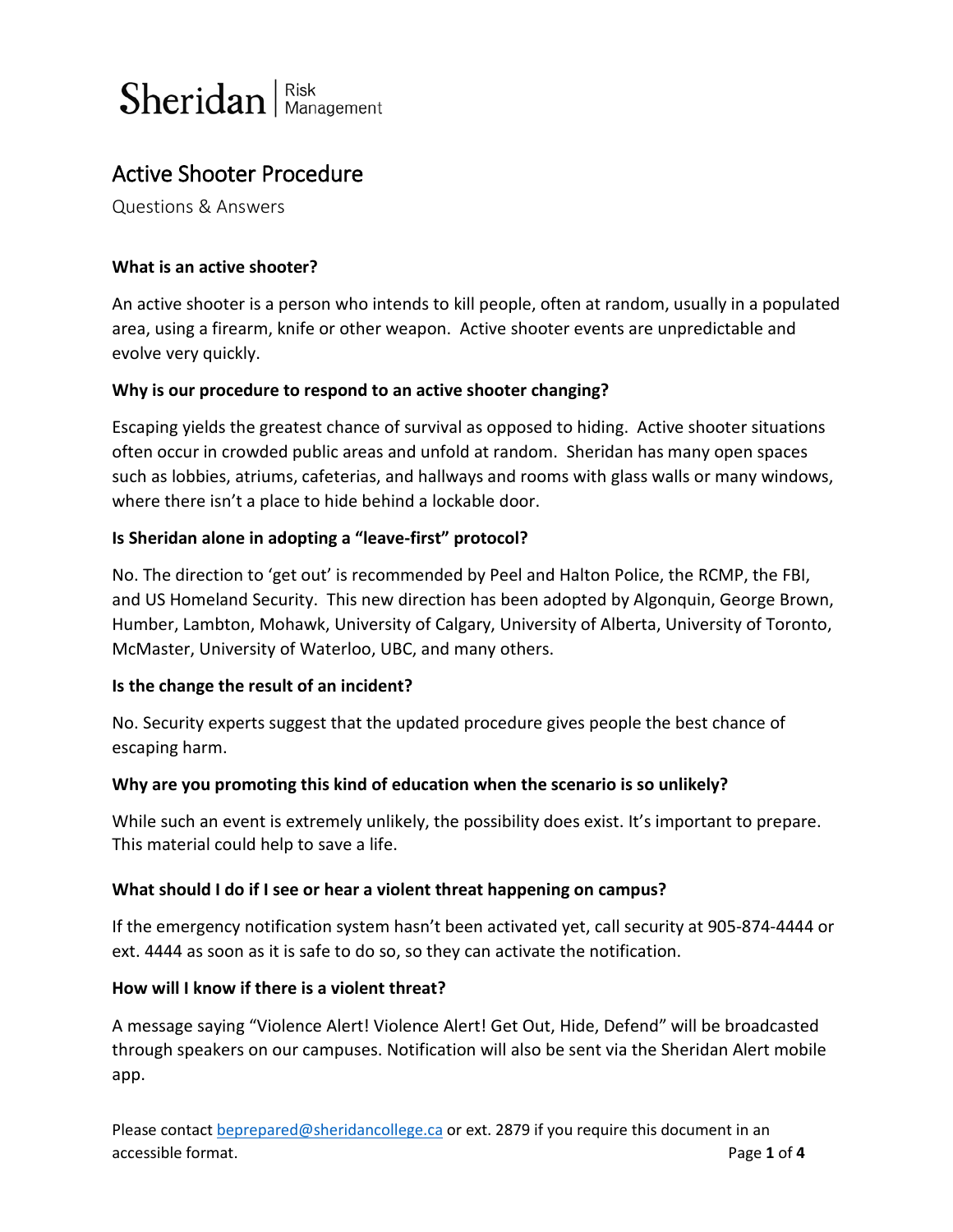Questions & Answers

## **What if I want to evacuate but my classmates/co-workers want to hide?**

Everyone must scan and assess their own situation and choose whether to get out or hide according to their circumstances. It's okay if your response is different from your manager, coworker, professor or classmates.

#### **Are you really suggesting attacking a person who has a gun?**

Keep in mind that this is a last resort and only if your life is in imminent danger. People intending to harm typically don't respond to reason. An active shooter almost always continues until something happens to stop them. Nobody will force you to take this step but you should be aware that it's an option.

## **We were previously instructed to hide during an emergency. Why are you telling me to take action?**

Active shooter events are unpredictable, evolve quickly and may be over in a matter of minutes. The police will come but you need to think about how you will help protect yourself before they arrive. When the police come, their first priority will be to stop the attacker, not to evacuate a building. Research and best practice show that getting out is the best course of action, if you can escape safely.

#### **Am I responsible for the decisions of others?**

You have a duty to inform your staff about the updated procedure to ensure they understand the direction and have the chance to voice concerns. If there's a question you can't answer, contact the Office of Security.

In an emergency, you're not responsible for the decision of your employees. But as you make your own choice, please encourage others to act.

## **What do I do if I'm teaching a class when a message goes out alerting an Active Shooter on campus?**

Stop teaching immediately and choose whether to get out or hide according to your circumstances. You can tell students what you plan to do. Encourage students to take action and either get out or hide.

#### **Do I need to account for my staff / the students in my class?**

No. Supervisors and professors do not need to account for employees or students as everyone will make their own choice as to whether to leave or hide.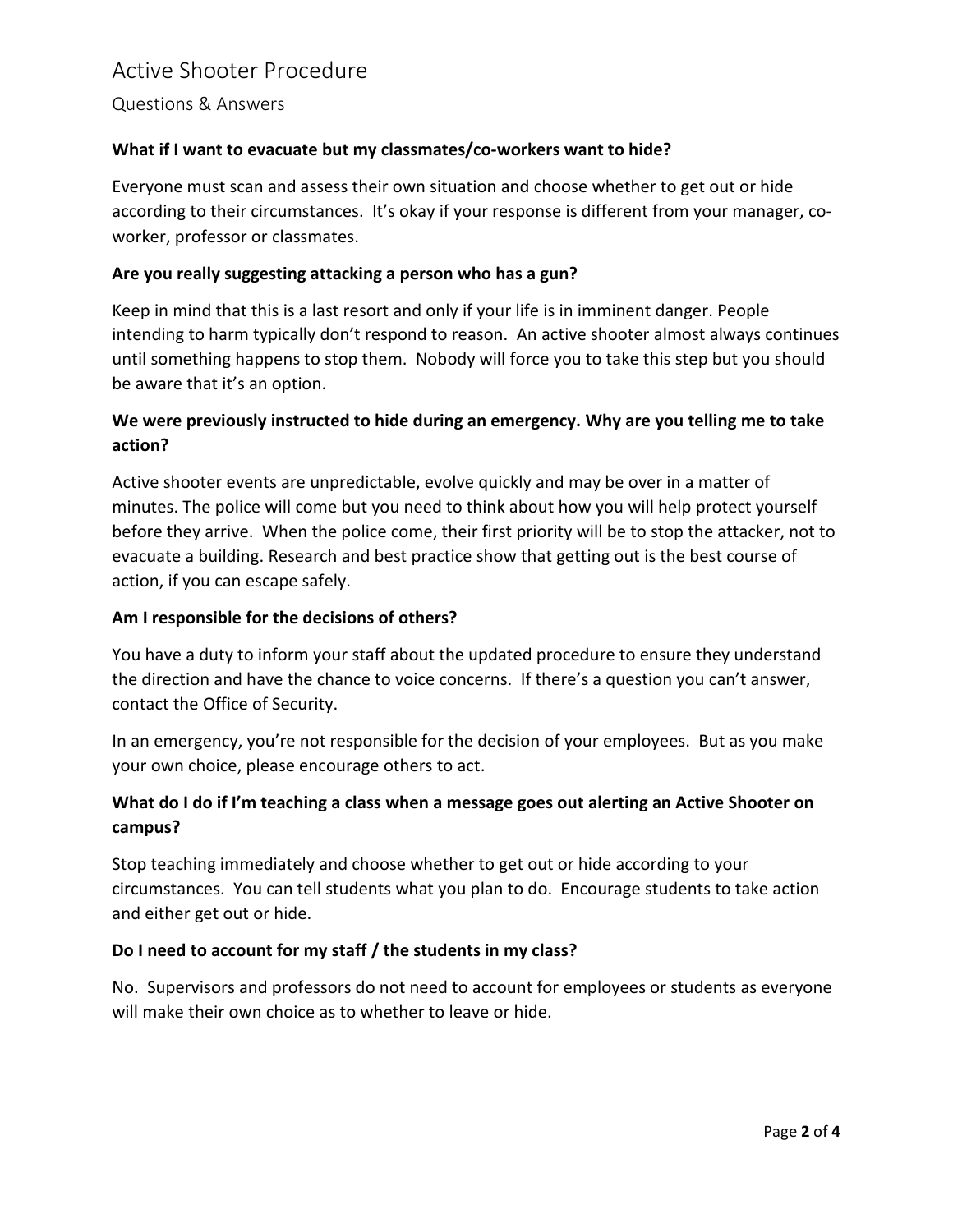Questions & Answers

## **How will I know if it's safe to get out?**

When you hear the Active Shooter notification over the loud speakers, scan and assess your situation to determine if the threat is in your immediate vicinity. If possible, look out windows or the door to see what's happening. If you feel it's safe, leave immediately.

### **I've never heard a gunshot in real life. How will I know if I hear one?**

The sound of gunshots can vary. It can sound like a firecracker, a pop, or a loud bang. It might sound different inside and outside. The sound of gunfire on campus will sound out of the ordinary. Listen and look for other clues and if there's any doubt in your mind, treat the situation as if it were real.

# **As a student, I move around all day. Do I need to have a detailed escape plan for everywhere I go?**

No. It's not practical to have a detailed plan for every situation. But you can take a moment in various locations to ask yourself "What if?" Take a mental note of exits and hiding places for the spaces where you spend the bulk of your time. Thinking ahead could make a critical difference in how you react in an emergency when you're under extreme pressure.

# **In the past, staff in our area sought out students from open areas and brought them into our offices to hide. Should we still be doing this?**

Everyone must scan and assess their own situation and do what's best according to their circumstances. If you plan to hide, you can offer your hiding space to others if you feel it's safe to do so. Encourage others around you to take action and make the choice that's right for them. Keep in mind that your first responsibility is to yourself.

#### **I'm an employee with a disability. How can I be prepared for an active shooter situation?**

Pre-plan potential exit routes and hiding locations. Understand your options. You may contact [beprepared@sheridancollege.ca](mailto:beprepared@sheridancollege.ca) for individualized workplace emergency response information.

# **I'm a person with a disability. What should I know about how to respond in an active shooter situation?**

Leaving is the first option, but if you can't, then hide. Try to find a room with a door. Turn off the lights and barricade yourself until you hear the all clear message or receive the all clear message. The Sheridan Alert mobile application provides written updates through push notifications on emergency situations on campus. This app can be downloaded at no charge and operates on Apple and Android phones. Notification speakers will flash with strobe lights in HMC B Wing and in selected areas at the Davis and Trafalgar campuses. Finally, please be aware of your surroundings and take cues from those around you.